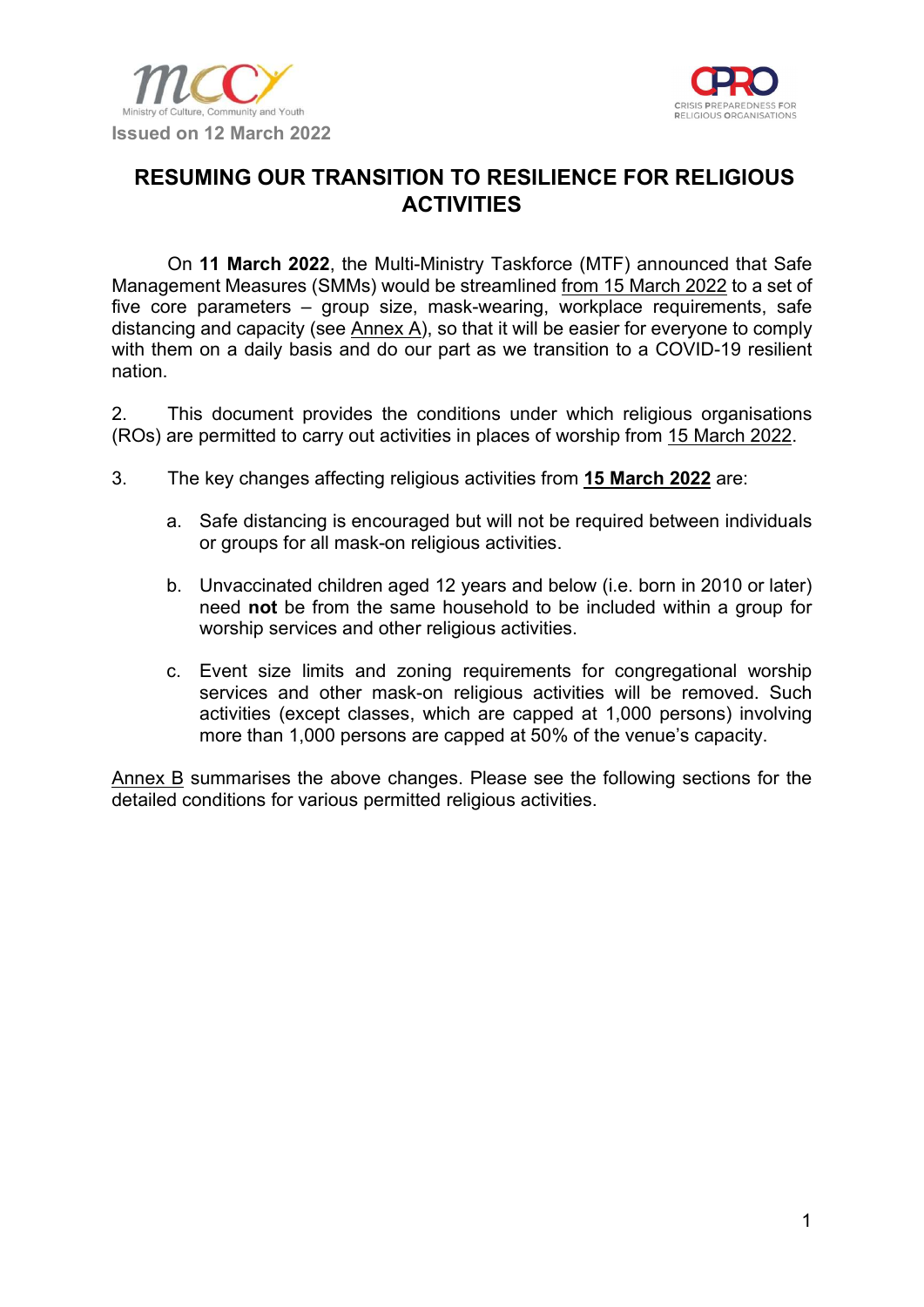## RELIGIOUS ACTIVITIES

#### Worship Services

4. ROs must continue to implement vaccination-differentiated safe management measures (VDS) for all congregational and other worship services. This means that all participants (worshippers, religious and supporting workers) must be fully vaccinated. 1

5. We will remove event size limits for all congregational and other worship services at places of worship from 15 March 2022.

a. For worship services involving more than 1,000 worshippers, the number of worshippers must not exceed 50% of the venue's capacity. For example, a worship service with 1,200 worshippers will need to be held at a venue that can accommodate at least 2,400 worshippers; otherwise, the worship service would have to be capped at 1,000 worshippers.

#### 6. From 15 March 2022, worshippers no longer have to be segregated into zones.

- a. Worshippers can be seated, with no need for safe distancing between each worshipper (for mask-on activities). Nevertheless, safe distancing is encouraged.
- b. ROs should avoid chokepoints and spread crowds as evenly as possible.

7. From 15 March 2022, unvaccinated children aged 12 years and below (i.e. born in 2010 or later<sup>2</sup>) need **not** be from the same household to be included within a group for congregational and worship services.

<sup>1</sup> From 14 February 2022 onwards, persons aged 18 years and above who have completed the primary vaccination series of COVID-19 vaccines and are eligible for booster vaccination will be considered as fully vaccinated for 270 days after the last dose in their primary vaccination series. The same will apply to persons aged 12-17 years old from 14 March 2022. Persons who have recovered from COVID-19 and have completed their primary series vaccination do not require an additional booster dose at this point in time. For more information, refer to https://www.moh.gov.sg/covid-19/vaccination.

 $^{\rm 2}$  A grace period has been extended to children born in December 2009 to allow them sufficient time to get fully vaccinated. Children born in 2009 who will turn 13 in 2022 will need to be fully vaccinated to enter venues and participate in activities with VDS from 1 March 2022. Please refer to the MOH Press Release on 2 December 2021 for more details.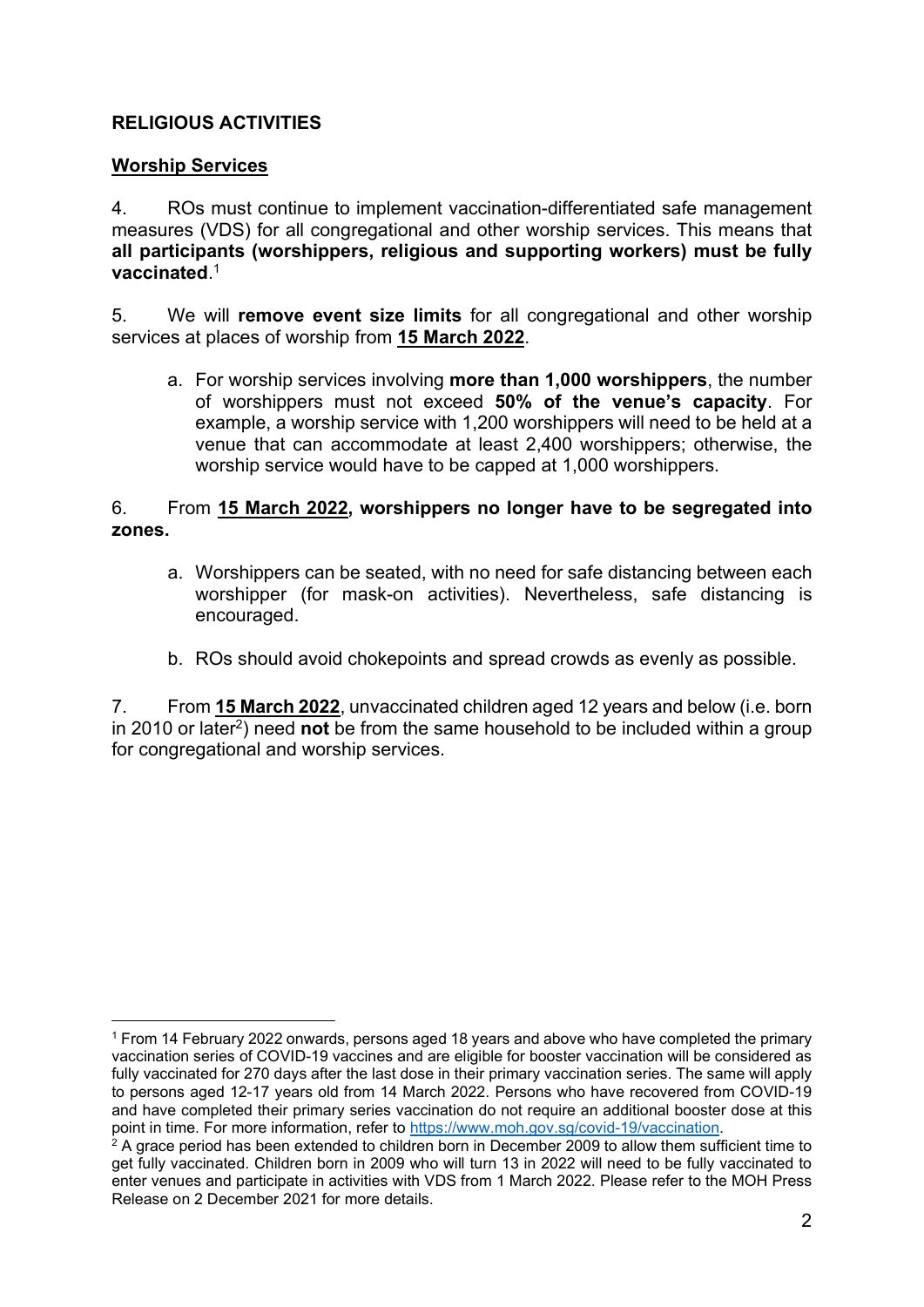- 8. ROs should continue to observe the following SMMs for worship services:
	- a. All persons present (except children below 6 years of age) must wear a face  $\text{mask}$  at all times.<sup>3</sup> Face shields are not permitted as substitutes for face masks. Young children are still strongly encouraged to use a mask, especially when they are in a group setting (e.g. attending worship service).
	- b. No singing by worshippers, even with their masks on.
	- c. Live performance elements are permitted during the worship service at places of worship, with the following SMMs (see Annex C for details).
		- i. Up to 50 persons are allowed to be involved in/support the conduct of the worship service. This includes persons on-stage, backstage or off-stage.
		- ii. Up to 20 persons who are involved in the conduct of the worship service may unmask at any given time, of which up to 20 persons can be unmasked for singing or playing of wind/brass instruments. Persons should only unmask when required to perform their duties.
		- iii. Persons unmasked for singing or playing of wind/brass instruments must obtain a negative result on an ART test, taken within 24 hours before the end of the live performance.<sup>4</sup>
		- iv. There must be at least a 1 metre setback between persons involved in the conduct of live performance elements and worshippers.
		- v. Masked singing will be treated in the same way as unmasked singing (i.e. masked singers will count towards the maximum number allowed to unmask for singing and/or playing of wind instruments).

#### vi. Static performers (i.e. in the same position throughout the live performance) may be in groups of 5 persons

- No need to maintain safe distance from other groups if there are no persons singing and/or playing wind/brass instruments.
- From 15 March 2022, if all performers in the group are masked, they need not maintain safe distance from other groups (e.g. worshippers, religious workers) at the event. If there are any unmasked performers in the group, they must maintain at least 1m safe distance from other groups.

<sup>&</sup>lt;sup>3</sup> Children 12 years and below, as well as persons who have health conditions that may result in breathing or other medical difficulties when a mask is worn for a prolonged period of time, may wear a face shield in lieu of a face mask.

<sup>4</sup> From 1 February 2022, unmasked performers may obtain a negative result on an ART test, conducted by an MOH-approved test provider or self-administered. A self-administered test must be supervised onsite or virtually by the RO's live performance organiser. ROs are to keep records of unmasked singers/persons playing wind/brass instruments and their ART test results.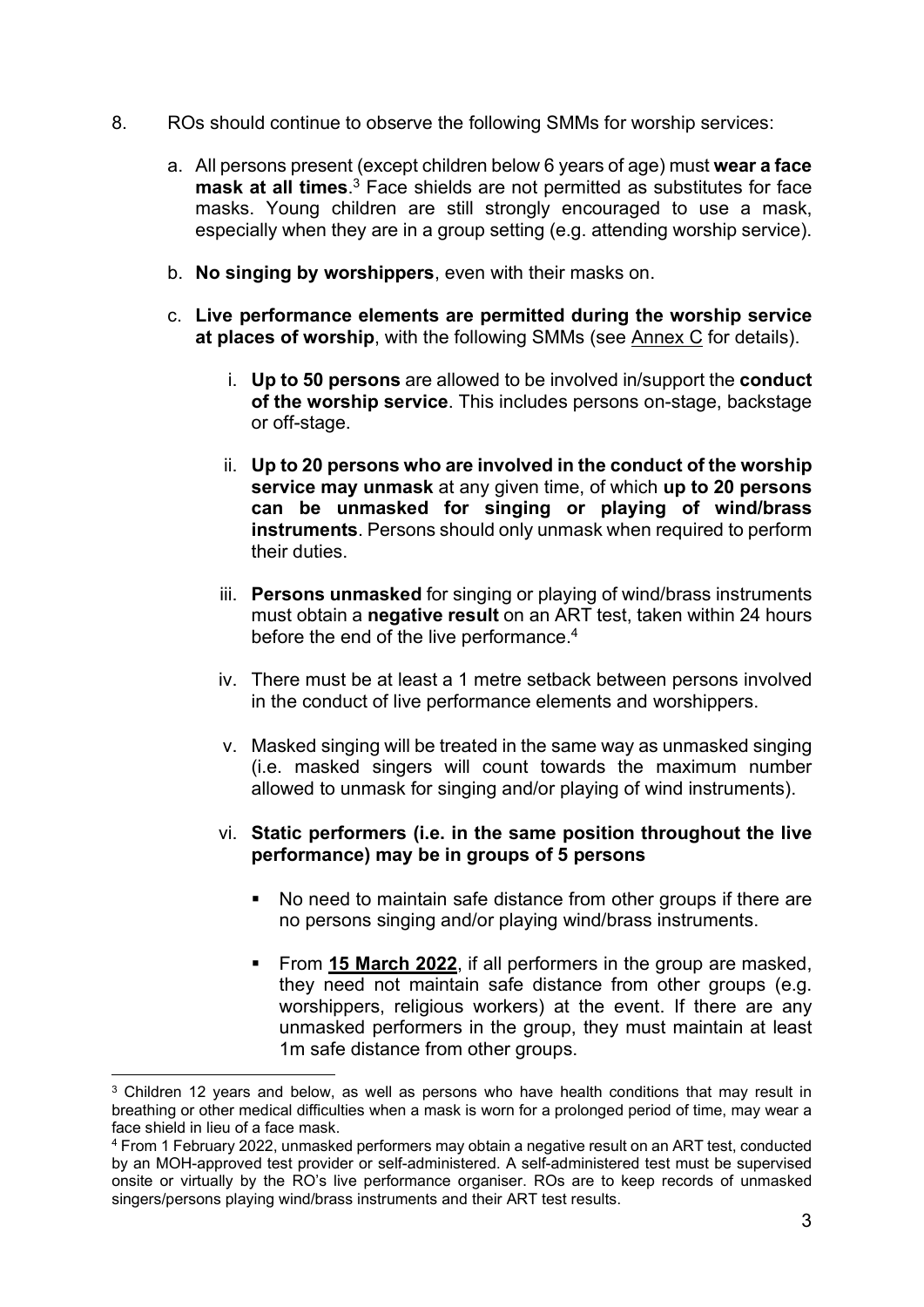d. Worshippers are encouraged not to share prayer and other common items (e.g. holy books, passing of offertory baskets, prayer mats) and to bring along their personal prayer items instead, where required.

## Private Worship

9. Based on the prevailing measures for social gatherings, ROs can continue to allow one group of up to 5 persons (regardless of vaccination status) at any one time to conduct private worship in the place of worship.

- a. Private worshippers must remain masked at all times.
- b. Private worshippers may interact with a religious worker who is fully vaccinated.

10. There should be no mingling between the private worship group and persons involved in worship services and other religious activities, which are subject to VDS.

## Marriage Solemnizations

11. ROs may continue to use places of worship to conduct marriage solemnizations with VDS. From 15 March 2022, the number of participants will be similar to the conditions stated in para 5.<sup>5</sup>

# Funerals

12. From 15 March 2022, funerals, funeral wakes or funeral processions (without VDS) held during or before the burial or cremation of the deceased in places of worship will be allowed with similar capacity conditions as worship services (see para 5) and the following SMMs:

- a. Attendees must remain masked at all times.
- b. There must not be any reception with food and drinks.

13. ROs must continue to comply with prevailing SMMs listed on MTI's website<sup>6</sup> for these funerary-related activities.

14. Funerary-related activities at places of worship may continue to involve live instrumental music (non-wind/brass) with the necessary SMMs in place (see Annex D). Persons involved in/supporting the live instrumental music segment should be kept to the minimum. No other performances (e.g. singing, dance, variety act) are allowed.

<sup>5</sup> Refer to ROM/ROMM's guidelines and the SMMs for Marriage Solemnizations at: https://www.marriage.gov.sg. For home solemnisations, there can be up to 10 attendees or 5 nonresident visitors (whichever is higher).

<sup>&</sup>lt;sup>6</sup> Refer to SMMs for Funeral Events at: https://www.gobusiness.gov.sg/safemanagement/sector/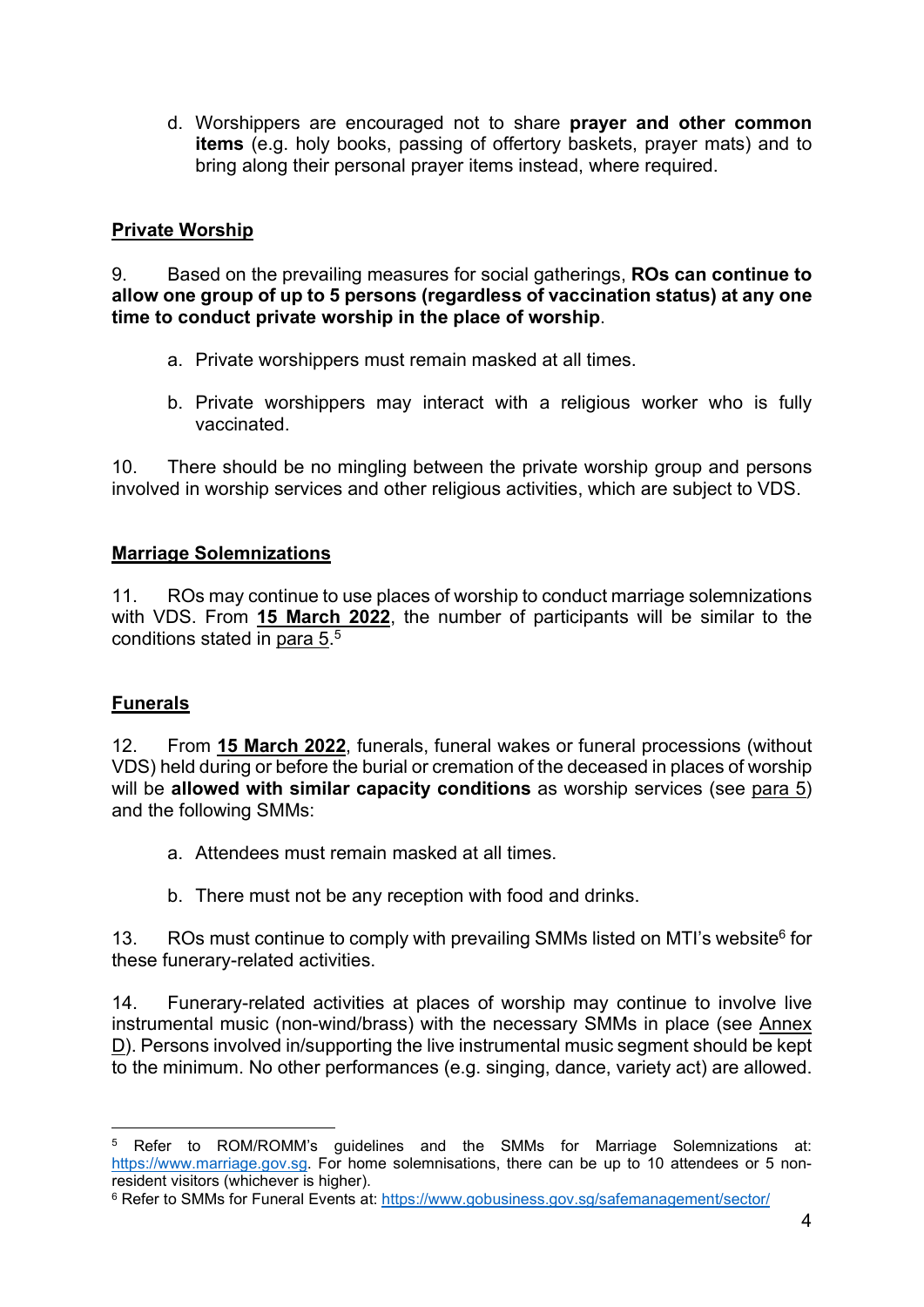15. Visits to columbaria at places of worship for up to 5 persons will continue to be allowed without VDS. Visits should be kept as short as possible.

## Other Religious Activities

16. VDS will continue to apply for other religious activities. From 15 March 2022, we will remove event size limits for religious rites that are not part of a worship service, and other religious activities (e.g. pastoral services). See para 5 for conditions on the capacity for these activities.

17. From 15 March 2022, mask-on classes<sup>7</sup> (without VDS) may involve up to 1,000 persons (including tutors/instructors), subject to prevailing fire safety and room capacity requirements. 8

#### Recording and Broadcast of Religious Services and Prayers

18. ROs can continue to support the religious needs of their communities via remote means such as recording and broadcast of religious services and prayers.

- a. ROs can have up to 50 persons on-location for these productions, of which up to 20 persons can be unmasked at any one time. All 20 unmasked performers may sing or play instruments which require intentional expulsion of air at any given time, if all performers and crew are fully vaccinated.
- b. Masked singing will be treated in the same way as unmasked singing (i.e. masked singers will count towards the maximum number allowed to unmask for singing and/or playing of wind instruments).
- c. Static performers (i.e. in the same position throughout the live performance) involved in this production may be in groups of 5 persons with
	- i. No need to maintain safe distance from other groups if there are no persons singing and/or playing wind/brass instruments
	- ii. From 15 March 2022, if all performers in the group are masked, they need not maintain safe distance from other groups. If there are any unmasked performers in the group, they must maintain at least 1m safe distance from the next group on camera.

<sup>7</sup> From 18 February 2022, religious and supporting workers (including volunteers) conducting in-person religious classes for children aged 12 and below more frequently than once a month are no longer required to undergo Fast and Easy Testing (FET). From 18 February 2022, Rostered Routine Testing regime will focus only on settings catering to vulnerable groups, including settings with children below 5 years old i.e. staff as well as third-party vendors in preschools, Early Intervention centres, and Private Education Institutions with children less than 5 years old.

 $^8$  Refer to MOE's advisory on SMMs for private tuition and enrichment at: <u>https://www.moe.gov.sg/faqs</u>covid-19-infection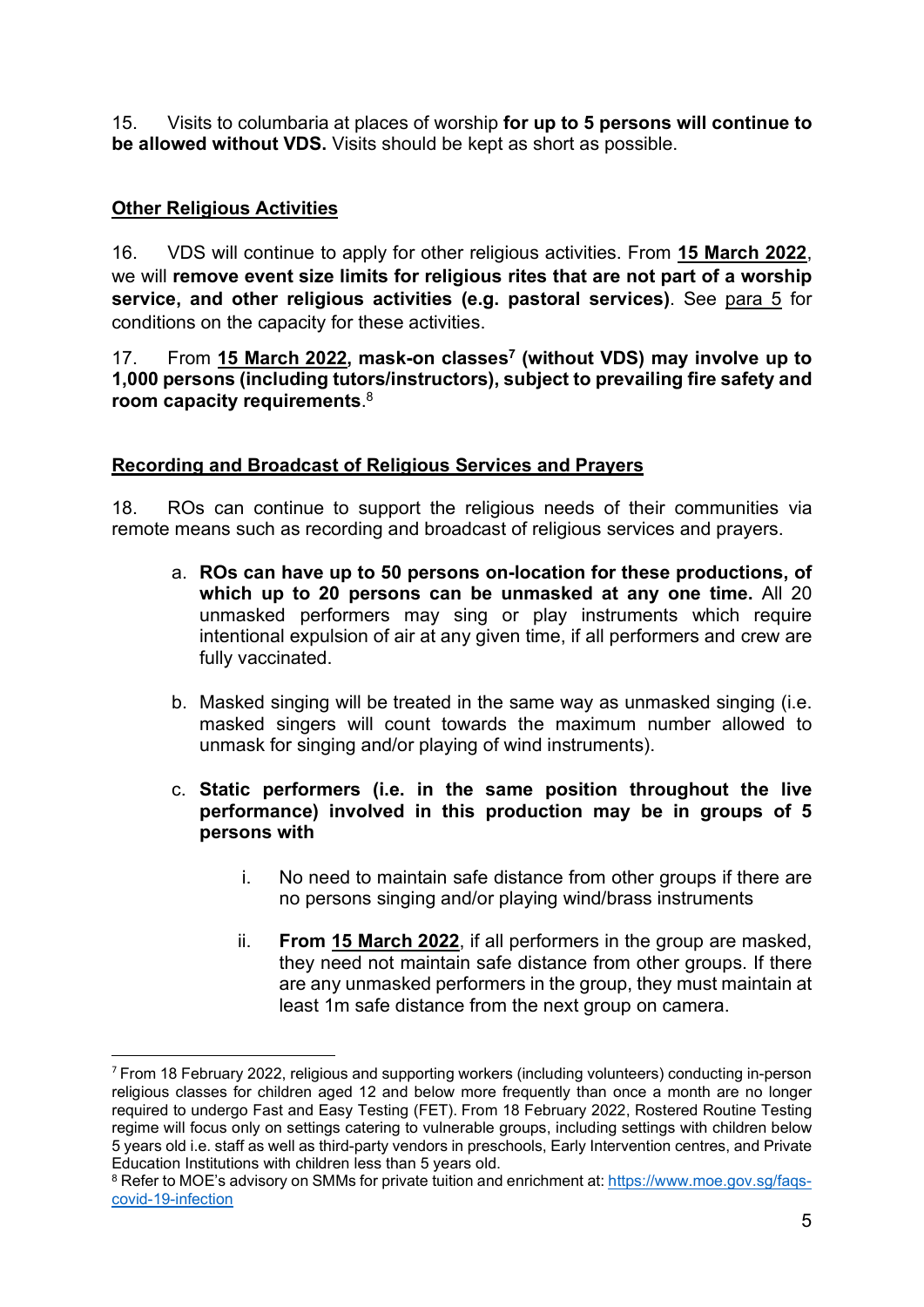d. The production team must also put in place safe management measures, and thorough cleaning of technical equipment. There shall be no audience.

## DEPLOYMENT OF MANPOWER

19. ROs should primarily engage their religious workers and staff to support the permitted religious activities but can deploy volunteers to support if necessary.

20. Up to 50% of employees who are able to work from home can continue to be at the workplace at any point in time, provided they are fully vaccinated.

21. From 15 March 2022, social gatherings at workplaces will be allowed to resume with no more than 5 persons for each social gathering.

22. Religious workers and administrative staff should continue to comply with prevailing workplace SMMs stipulated by the Ministry of Manpower (MOM).<sup>9</sup>

> a. Based on these MOM SMMs, from 15 March 2022, there will be no restrictions on cross-deployment of employees across workplaces, although employers may continue to do so for the purpose of ensuring business continuity. Please continue to check MOM's guidelines for any further updates.

#### TRACETOGETHER AND SAFEENTRY

23. TraceTogether-only SafeEntry, where the TraceTogether App or Token is required for SafeEntry check-ins, is required at all venues that are required to implement SafeEntry. ROs must make the necessary preparations to accept checkins by the TraceTogether App or Token. ROs can refer to www.safeentry.gov.sg for more information.

#### MANDATORY SUBMISSION OF SAFE MANAGEMENT PLANS (SMP)

24. ROs must acknowledge through the CPRO website the new conditions for religious activities imposed before commencing the activities from 15 March 2022. The detailed requirements and format for submitting the acknowledgement form can be found at www.cpro.gov.sg.

25. MCCY reserves the right to suspend a RO's activities if there are gaps in the SMP submitted and until the necessary rectifications are made. ROs are responsible for the implementation of SMMs and action could be taken for lapses and breaches. Should there be any confirmed COVID-19 cases linked to a RO's premises or place of worship, the premises may be closed for a period of time as determined by the authorities.

<sup>9</sup> For more information, please refer to MOM's advisory at https://www.mom.gov.sg/covid-19.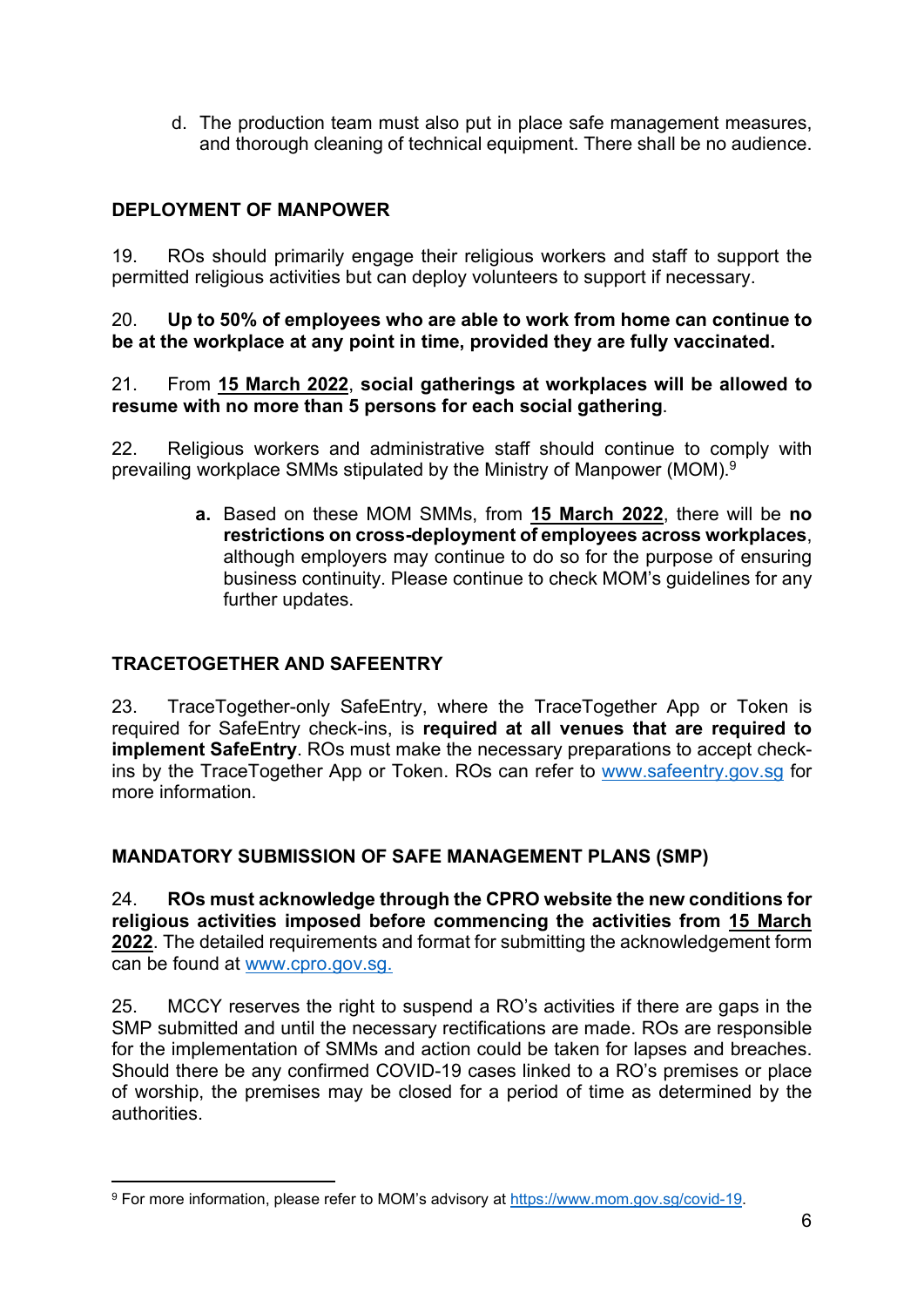#### TRANSITION TO RESILIENCE

26. We thank ROs for their continued efforts and understanding during this Transition Phase. Our current measures serve as important safeguards to protect our healthcare system during this period as we continue to lead our daily lives normally. We will need the continued cooperation of the ROs to encourage their followers to get vaccinated and booster doses promptly, comply with the prevailing safe management measures, and exercise personal responsibility to self-test before attending large worship services and other religious activities or interacting with vulnerable groups such as seniors or children.

27. MCCY will continue to work closely with our ROs for a COVID-19 resilient environment for religious activities.

# MINISTRY OF CULTURE, COMMUNITY AND YOUTH

For more information and FAQs on COVID-19 for the religious sector, please visit www.cpro.gov.sg or contact MCCY's Crisis Preparedness for Religious Organisations Programme Office (cpro@mccy.gov.sg).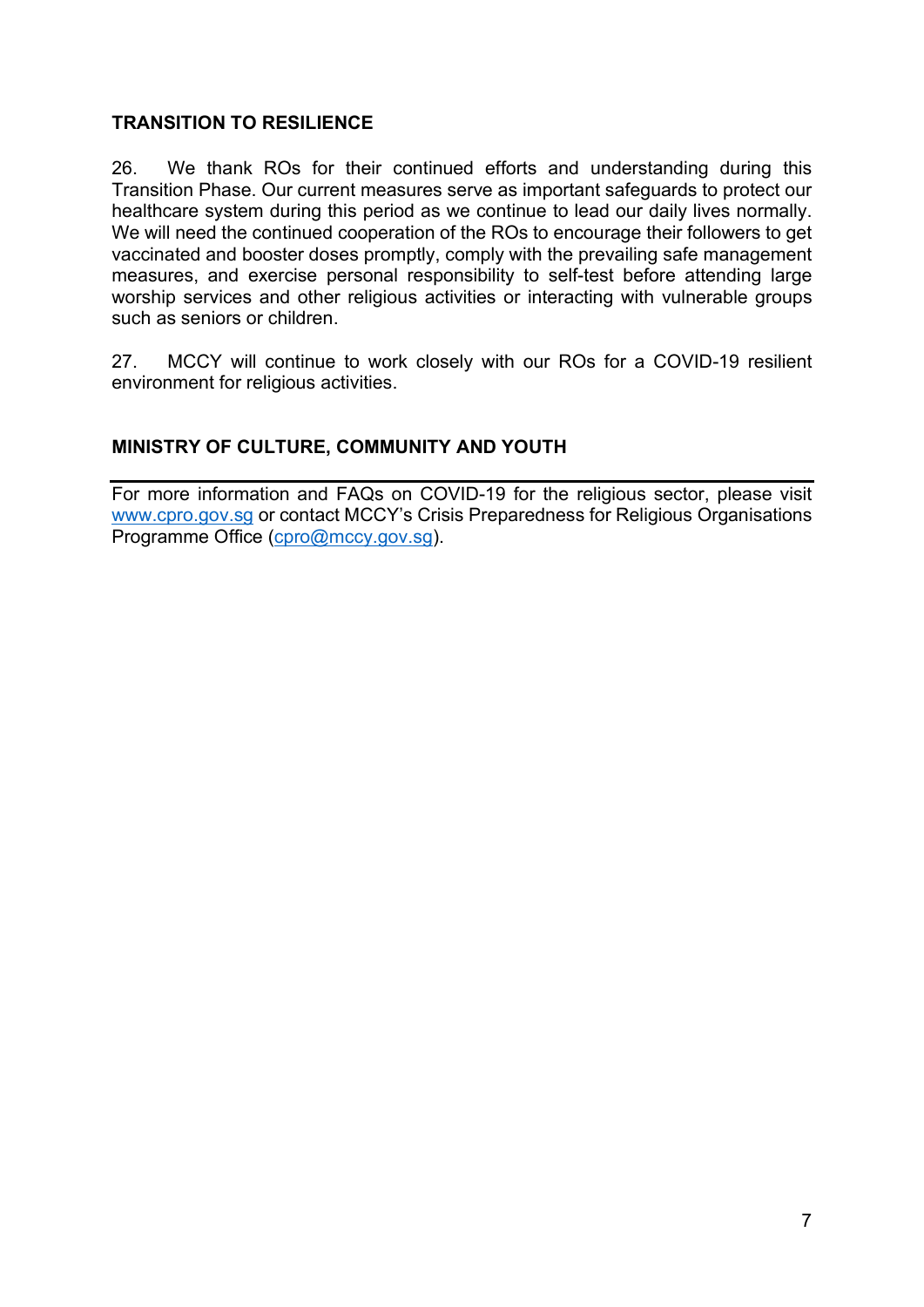



## FIVE CORE PARAMETERS TO RESET OUR SAFE MANANGEMENT MEASURES (SMMs)

| <b>Parameter</b>           | <b>Current Posture</b>                                                                                              |
|----------------------------|---------------------------------------------------------------------------------------------------------------------|
| (1) Group size             | 5                                                                                                                   |
| (2) Mask-wearing           | Required indoors and outdoors                                                                                       |
| (3) Workplace requirements | 50% of those who can work from home may<br>return to office                                                         |
| (4) Safe distancing        | 1m when mask off, between individuals or<br>groups                                                                  |
| (5) Capacity               | 50% for large settings and event sizes of<br>>1,000 pax, where there is no 1-metre safe<br>distancing <sup>10</sup> |
|                            | Premises operators to avoid chokepoints and<br>spread crowds as evenly as possible.                                 |

 $10$  For example, for a 1,200 pax event, the event would need to be held at a venue which accommodates 2,400 pax, or the event size would have to be capped at 1,000 pax.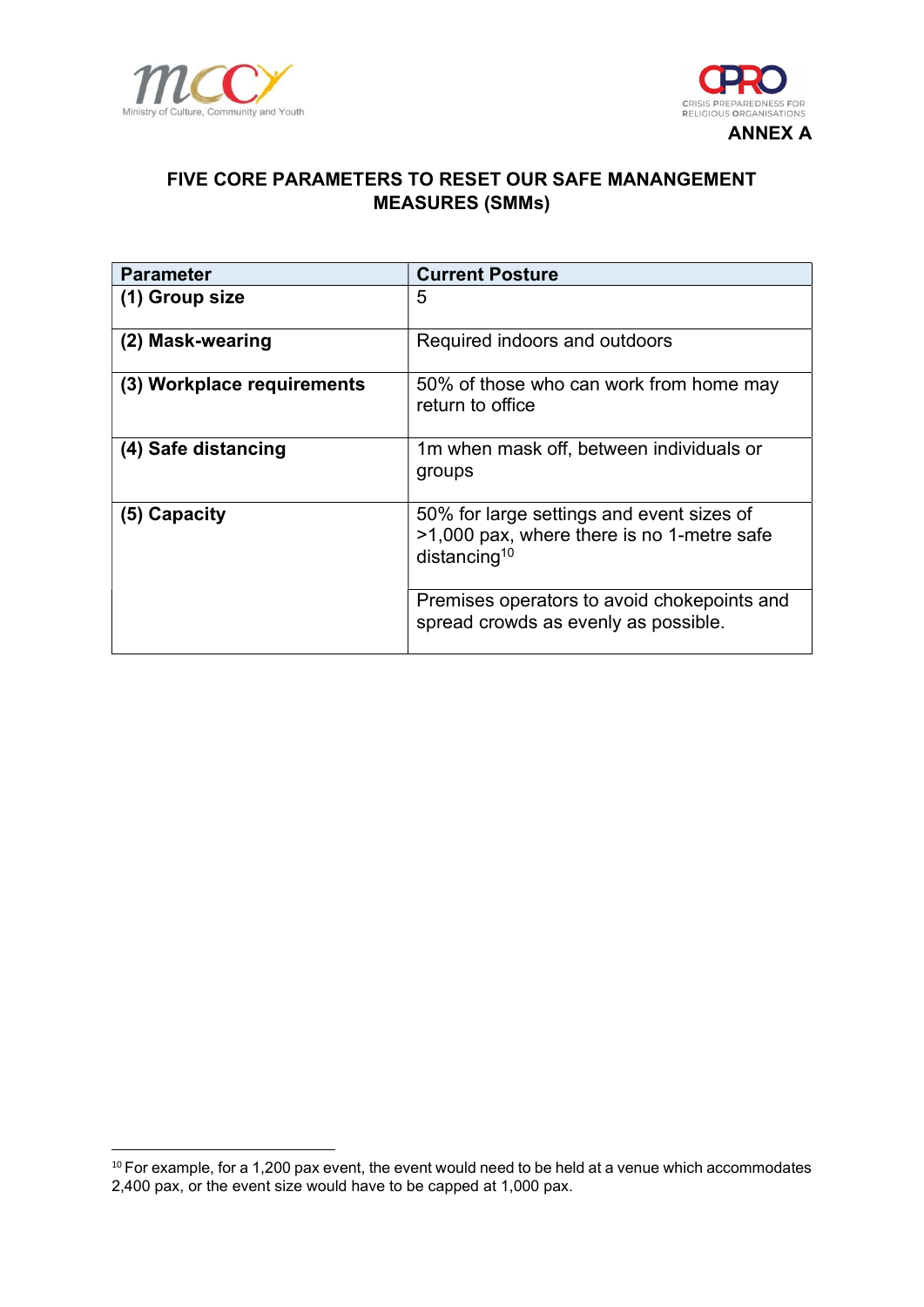



# SUMMARY OF KEY CHANGES IN SMMS FOR RELIGIOUS ACTIVITIES IN THE TRANSITION PHASE

| <b>Religious Activity</b>                                                              | <b>Measures for the Transition Phase</b>                                                                                                                                                                                                                                                                                                                                                                                                              |                                                                                                                                                                                                                                                                                                                               |  |
|----------------------------------------------------------------------------------------|-------------------------------------------------------------------------------------------------------------------------------------------------------------------------------------------------------------------------------------------------------------------------------------------------------------------------------------------------------------------------------------------------------------------------------------------------------|-------------------------------------------------------------------------------------------------------------------------------------------------------------------------------------------------------------------------------------------------------------------------------------------------------------------------------|--|
|                                                                                        | From 1 February 2022                                                                                                                                                                                                                                                                                                                                                                                                                                  | <b>From 15 March 2022</b>                                                                                                                                                                                                                                                                                                     |  |
| <b>Permissible Group</b><br><b>Size</b>                                                | Group size of up to 5<br>$\bullet$<br>persons                                                                                                                                                                                                                                                                                                                                                                                                         | No change<br>$\bullet$                                                                                                                                                                                                                                                                                                        |  |
| Congregational and<br><b>Worship Services</b>                                          | Up to 1000 worshippers,<br>$\bullet$<br>in zones holding no<br>more than 100<br>worshippers each. All<br>worshippers, religious<br>and supporting workers<br>are vaccinated.                                                                                                                                                                                                                                                                          | No zoning requirement.<br>$\bullet$<br>No capacity limit for<br>$\bullet$<br>smaller worship services<br>(with VDS) involving up<br>to 1000 worshippers.<br>Worship services<br>$\bullet$<br>involving more than<br>1000 worshippers will be<br>capped at 50% of the<br>venue's capacity or<br>1,000, whichever is<br>higher. |  |
| Live performance<br>elements during<br>congregational and<br>other worship<br>services | Subject to VDS<br>$\bullet$<br>Unmasked performers<br>$\bullet$<br>may obtain a negative<br>result on an ART test,<br>conducted by an MOH-<br>approved test provider<br>or self-administered. A<br>self-administered test<br>must be supervised<br>onsite or virtually by the<br>RO's live performance<br>organiser. ROs are to<br>keep records of<br>unmasked<br>singers/persons playing<br>wind/brass instruments<br>and their ART test<br>results. | Not singing or playing<br>instruments that require<br>intentional expulsion of air<br>(e.g. wind instruments)<br>Safe distance is not<br>required between<br>groups if all<br>performers are<br>masked.                                                                                                                       |  |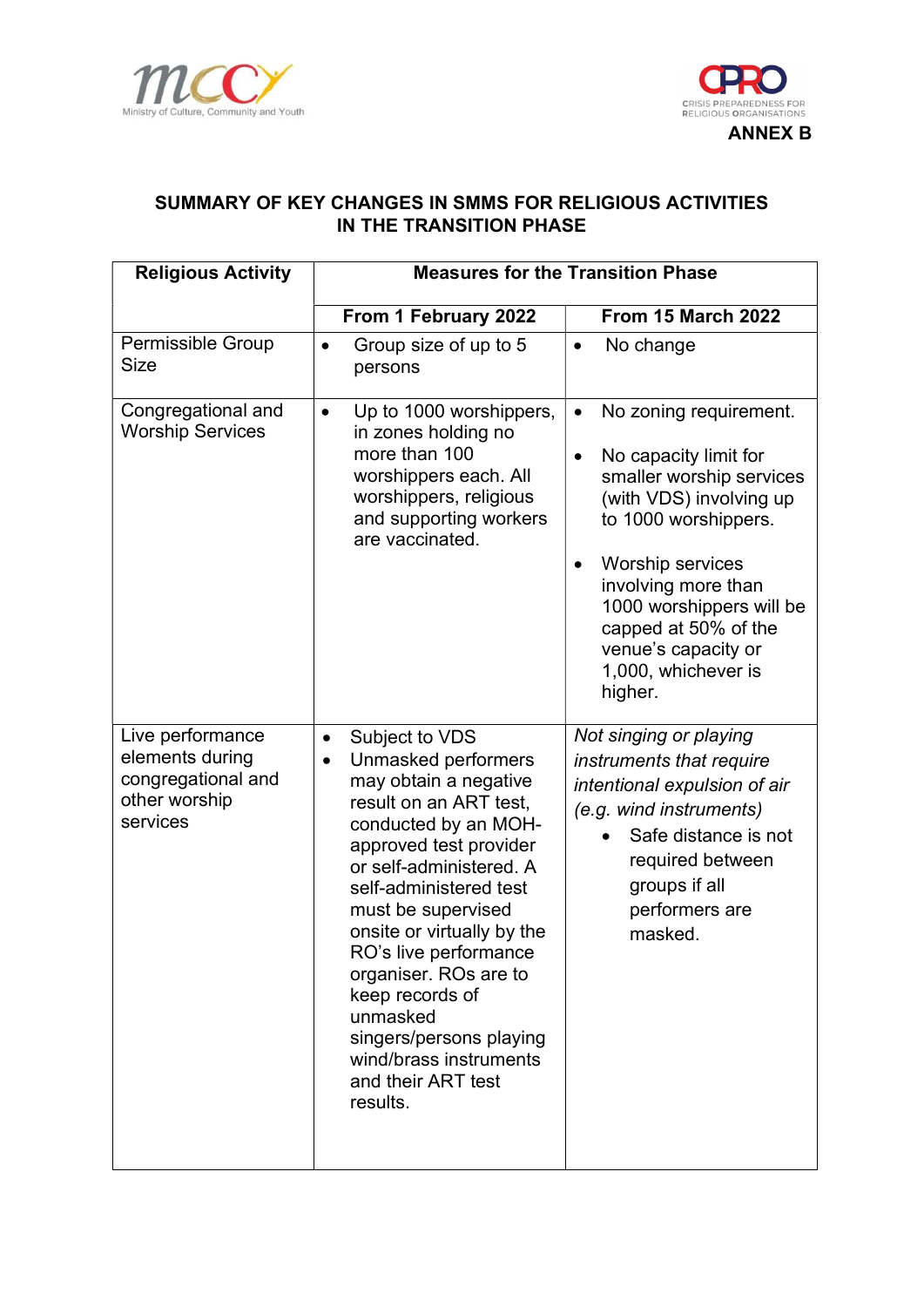



| <b>Religious Activity</b>                   | <b>Measures for the Transition Phase</b>                                                                                                                                                                                                                         |                                                                                                                                                                                                                                                                                                                                                                                                                                                                                        |  |
|---------------------------------------------|------------------------------------------------------------------------------------------------------------------------------------------------------------------------------------------------------------------------------------------------------------------|----------------------------------------------------------------------------------------------------------------------------------------------------------------------------------------------------------------------------------------------------------------------------------------------------------------------------------------------------------------------------------------------------------------------------------------------------------------------------------------|--|
|                                             | From 1 February 2022                                                                                                                                                                                                                                             | <b>From 15 March 2022</b>                                                                                                                                                                                                                                                                                                                                                                                                                                                              |  |
|                                             |                                                                                                                                                                                                                                                                  | Singing or playing<br>instruments that require<br>intentional expulsion of air<br>(e.g. wind instruments)<br>The unmasked<br>performers may be in<br>groups of the<br>prevailing social<br>group size with no<br>need to maintain safe<br>distance between<br>group members.<br>However, the group<br>$\bullet$<br>of unmasked<br>performers must<br>maintain at least 1m<br>safe distance from<br>other groups.                                                                       |  |
| <b>Other Religious</b><br><b>Activities</b> | Religious rites limited to<br>$\bullet$<br>50 worshippers at any<br>one time, in groups of 5<br>Religious classes can be<br>held for up to 50<br>persons, inclusive of<br>teachers and support<br>staff, without VDS. Other<br>activities are subject to<br>VDS. | No limit on participants<br>$\bullet$<br>for smaller mask-on<br>activities (with VDS) with<br>up to 1000 participants.<br>If there are more than<br>1000 participants, the<br>mask-on activity is<br>capped at 50% of the<br>venue's capacity or 1000<br>participants, whichever<br>is higher.<br>Mask-on classes<br>(without VDS) may<br>involve up to 1,000<br>persons (including<br>tutors/instructors),<br>subject to prevailing fire<br>safety and room<br>capacity requirements. |  |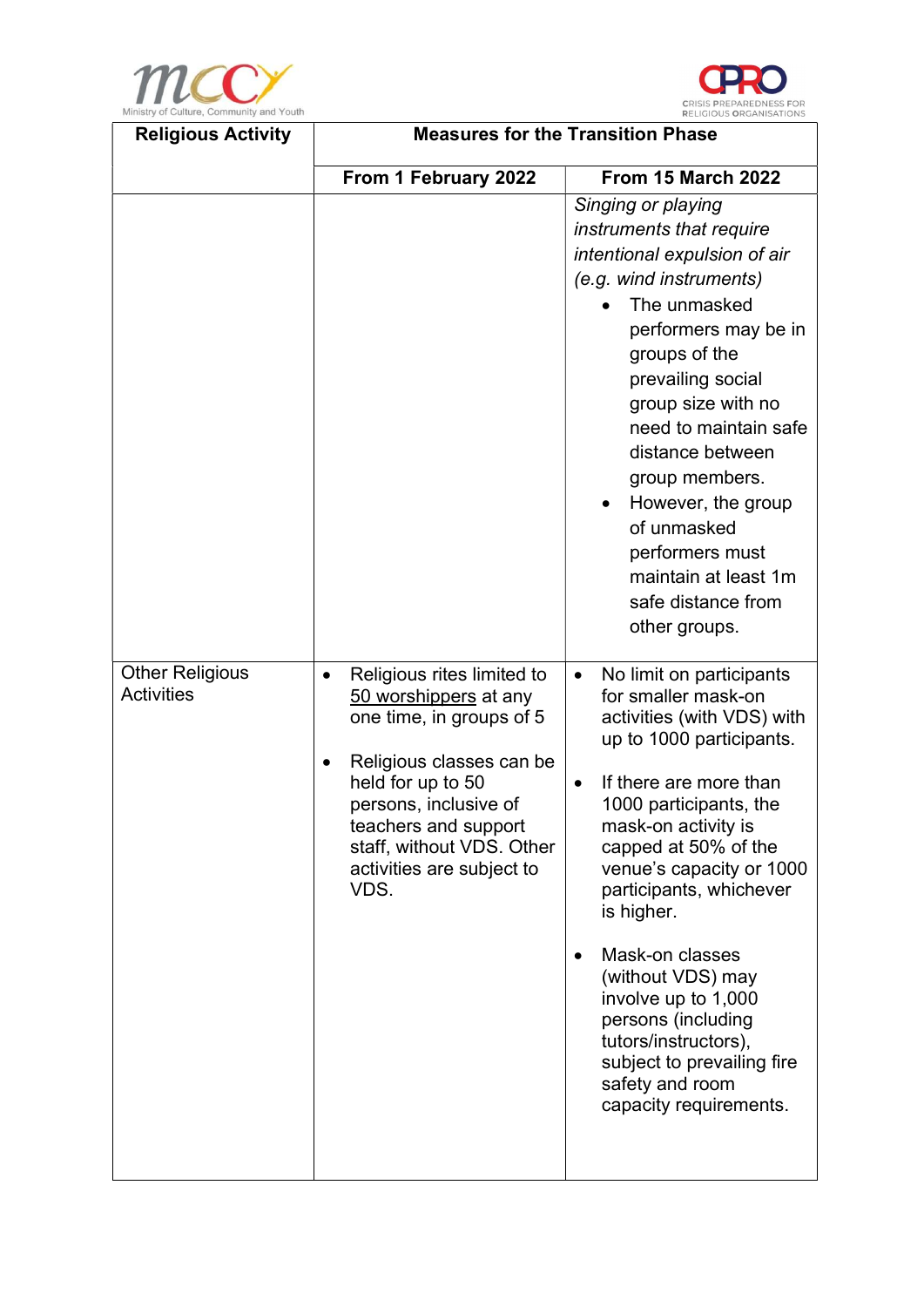



| <b>Religious Activity</b>                               | <b>Measures for the Transition Phase</b>                                                                                                       |                                                                                                                                                                                   |  |  |
|---------------------------------------------------------|------------------------------------------------------------------------------------------------------------------------------------------------|-----------------------------------------------------------------------------------------------------------------------------------------------------------------------------------|--|--|
|                                                         | From 1 February 2022                                                                                                                           | <b>From 15 March 2022</b>                                                                                                                                                         |  |  |
| Marriage<br>Solemnizations                              | Subject to VDS<br>$\bullet$                                                                                                                    | No limit on participants<br>$\bullet$<br>for smaller<br>solemnizations (with<br>VDS) with up to 1000<br>participants.<br>Larger solemnizations<br>$\bullet$<br>for more than 1000 |  |  |
|                                                         |                                                                                                                                                | persons are capped at<br>50% of the venue's<br>capacity or 1000<br>participants, whichever<br>is higher.                                                                          |  |  |
|                                                         |                                                                                                                                                | <b>Refer to the Registry of</b><br>Marriages and Registry of<br><b>Muslim Marriages for the</b><br>detailed SMMs for marriage<br>solemnizations.                                  |  |  |
| Recording and<br><b>Broadcasting</b><br><b>Services</b> | Static performers on<br>$\bullet$<br>stage may be in groups<br>of 5 persons, with no<br>need to maintain safe<br>distance within the<br>group. | There is no need to<br>$\bullet$<br>maintain safe distance<br>between groups.                                                                                                     |  |  |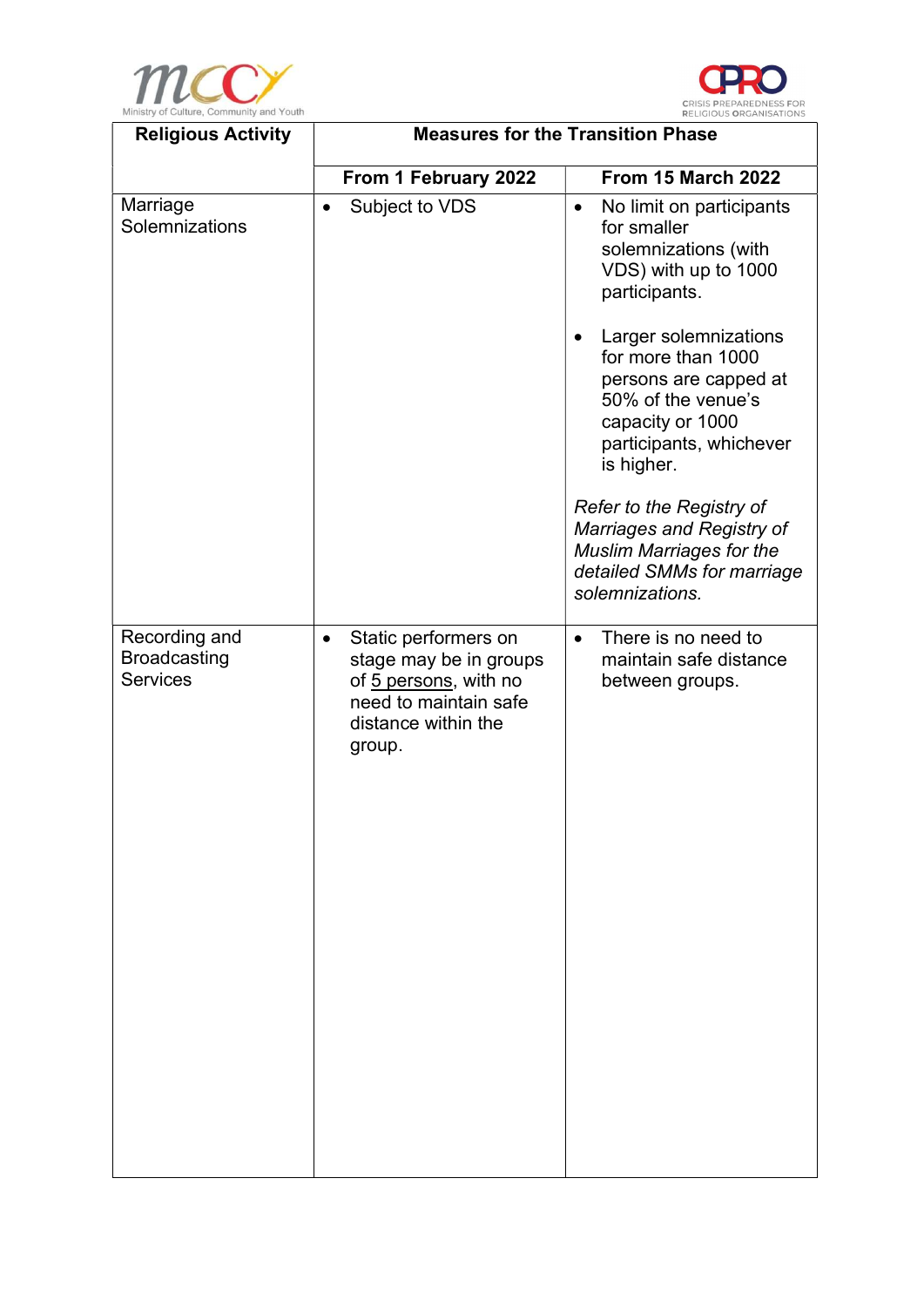



## SAFE MANAGEMENT MEASURES FOR RELIGIOUS ACTIVITIES INVOLVING LIVE PERFORMANCE ELEMENTS

| <b>Parameter</b>                                | <b>Safe Management Measures</b>                                                                                                                                                                                                                                                                                                                                                                                                                                                                                                                                                                                                                                                                                                                                                                                                                                                         |  |  |
|-------------------------------------------------|-----------------------------------------------------------------------------------------------------------------------------------------------------------------------------------------------------------------------------------------------------------------------------------------------------------------------------------------------------------------------------------------------------------------------------------------------------------------------------------------------------------------------------------------------------------------------------------------------------------------------------------------------------------------------------------------------------------------------------------------------------------------------------------------------------------------------------------------------------------------------------------------|--|--|
| Persons involved<br>in/supporting <sup>11</sup> | Not more than 50 persons (whether on-stage, backstage or<br>$\bullet$<br>off-stage).                                                                                                                                                                                                                                                                                                                                                                                                                                                                                                                                                                                                                                                                                                                                                                                                    |  |  |
| live performance<br>elements                    | A maximum of 50 persons are allowed to be involved<br>$\bullet$<br>in/support the conduct of the worship service. This includes<br>persons on-stage, backstage or off-stage.<br>No more than 20 persons may be unmasked at any<br>$\circ$<br>given time (subject to safe distancing capacity of the<br>premises)<br>$\circ$ 20 persons can be unmasked for singing or playing<br>of wind/brass instruments.<br>Additionally, persons unmasked for singing or playing of<br>wind/brass instruments must undergo ART <sup>12</sup> with results<br>valid through the duration of the service for which they are<br>unmasked for this purpose                                                                                                                                                                                                                                              |  |  |
|                                                 | As a best practice, singers should try not to position<br>$\circ$<br>themselves directly opposite each other and are<br>encouraged to sing away from each other<br>As a best practice, individuals playing wind or brass<br>$\circ$<br>instruments should ensure that these instruments<br>are fully intact, and refrain from practice sessions<br>involving only parts of the instrument (e.g.<br>mouthpiece buzzing, playing with just the lead pipe)<br>to prevent droplet transmission. Liquids from<br>instruments (i.e. condensation and saliva) should be<br>collected and disposed of hygienically after the<br>practice session or worship service/religious rite.<br>Masked singing will be treated in the same way as<br>unmasked singing (i.e. masked singers will count towards<br>the maximum number allowed to unmask for singing and/or<br>playing of wind instruments) |  |  |

<sup>&</sup>lt;sup>11</sup> E.g. audio crew or videographer.

 $12$  The ART must be (i) conducted by an MOH-approved test provider or (ii) conducted by a selfadministered test that is supervised onsite or virtually by the religious organisation's live performance organiser.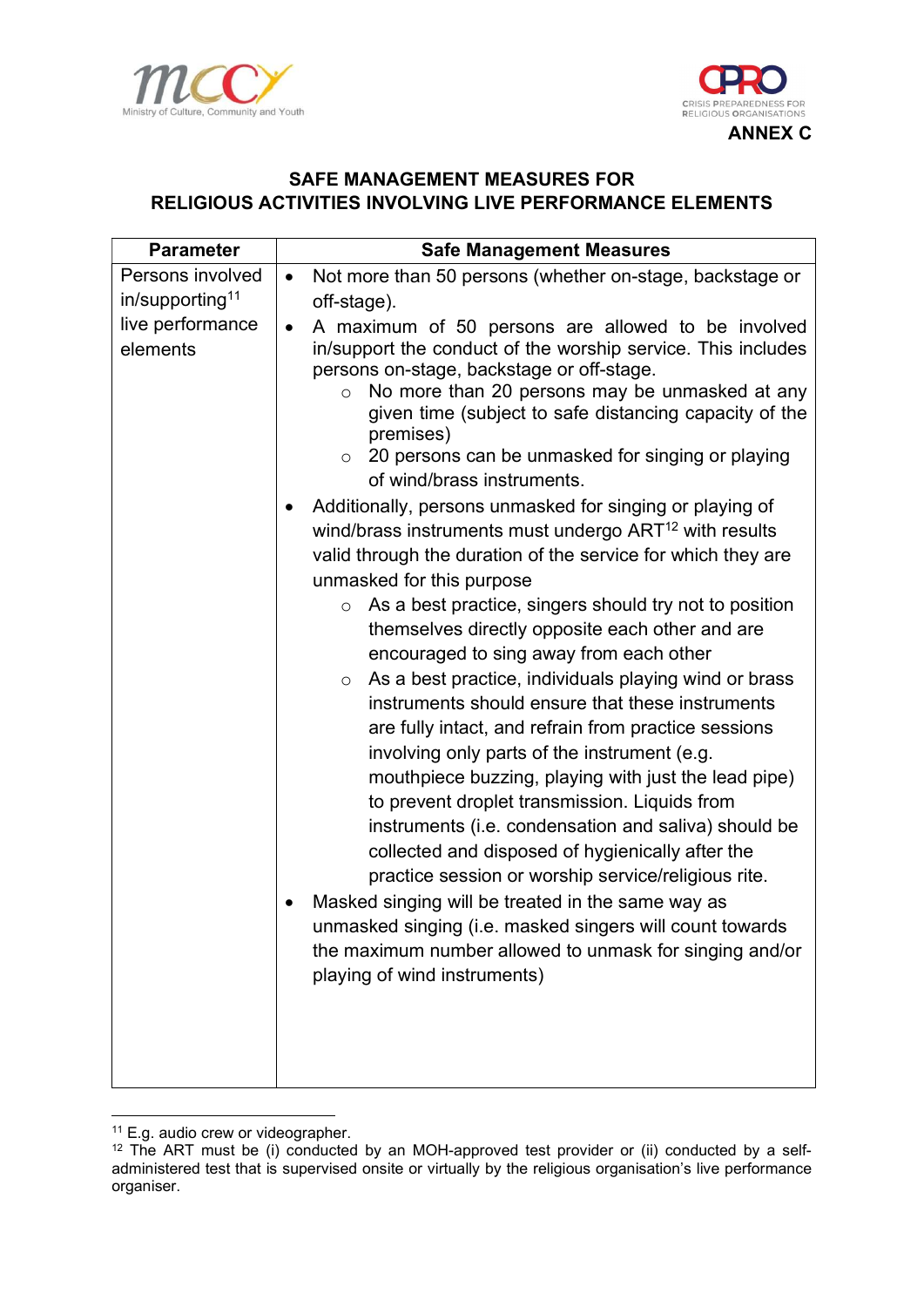



| <b>Parameter</b> | <b>Safe Management Measures</b> |                                       |                                    |  |
|------------------|---------------------------------|---------------------------------------|------------------------------------|--|
| Safe distance    |                                 |                                       |                                    |  |
|                  | Static persons (i.e.            |                                       | <b>Persons who move</b>            |  |
|                  | in the same                     |                                       | on stage or on                     |  |
|                  |                                 | position                              | camera during the                  |  |
|                  |                                 | throughout the live                   | live performance /                 |  |
|                  |                                 | performance /                         | digital production                 |  |
|                  |                                 | digital production)                   |                                    |  |
|                  | Not singing or                  | Performers may<br>$\bullet$           | They do not need<br>$\bullet$      |  |
|                  | playing<br>wind/brass           | be in groups of                       | to maintain a                      |  |
|                  | instruments                     | the prevailing                        | minimum safe                       |  |
|                  |                                 | social group size<br>with no need to  | distance from<br>others but should |  |
|                  |                                 | maintain safe                         | keep close                         |  |
|                  |                                 | distance between                      | contact with                       |  |
|                  |                                 | group members.                        | others to as short                 |  |
|                  |                                 |                                       | a duration as                      |  |
|                  |                                 |                                       | possible.                          |  |
|                  |                                 |                                       |                                    |  |
|                  | Singing or                      | From 15 March<br>$\bullet$            | Unmasked<br>$\bullet$              |  |
|                  | playing                         | 2022, if all                          | performers must                    |  |
|                  | wind/brass                      | performers in the                     | maintain 1 metre                   |  |
|                  | instruments                     | group are                             | safe distance                      |  |
|                  |                                 | masked, they                          | from others.                       |  |
|                  |                                 | need not                              |                                    |  |
|                  |                                 | maintain safe                         |                                    |  |
|                  |                                 | distance from                         |                                    |  |
|                  |                                 | other groups. If                      |                                    |  |
|                  |                                 | there are any                         |                                    |  |
|                  |                                 | unmasked                              |                                    |  |
|                  |                                 | performers in the                     |                                    |  |
|                  |                                 | group, they must                      |                                    |  |
|                  |                                 | maintain at least<br>1m safe distance |                                    |  |
|                  |                                 | from other                            |                                    |  |
|                  |                                 | groups.                               |                                    |  |
|                  |                                 |                                       |                                    |  |
|                  |                                 |                                       |                                    |  |
|                  |                                 |                                       |                                    |  |
|                  |                                 |                                       |                                    |  |
|                  |                                 |                                       |                                    |  |
|                  |                                 |                                       |                                    |  |
|                  |                                 |                                       |                                    |  |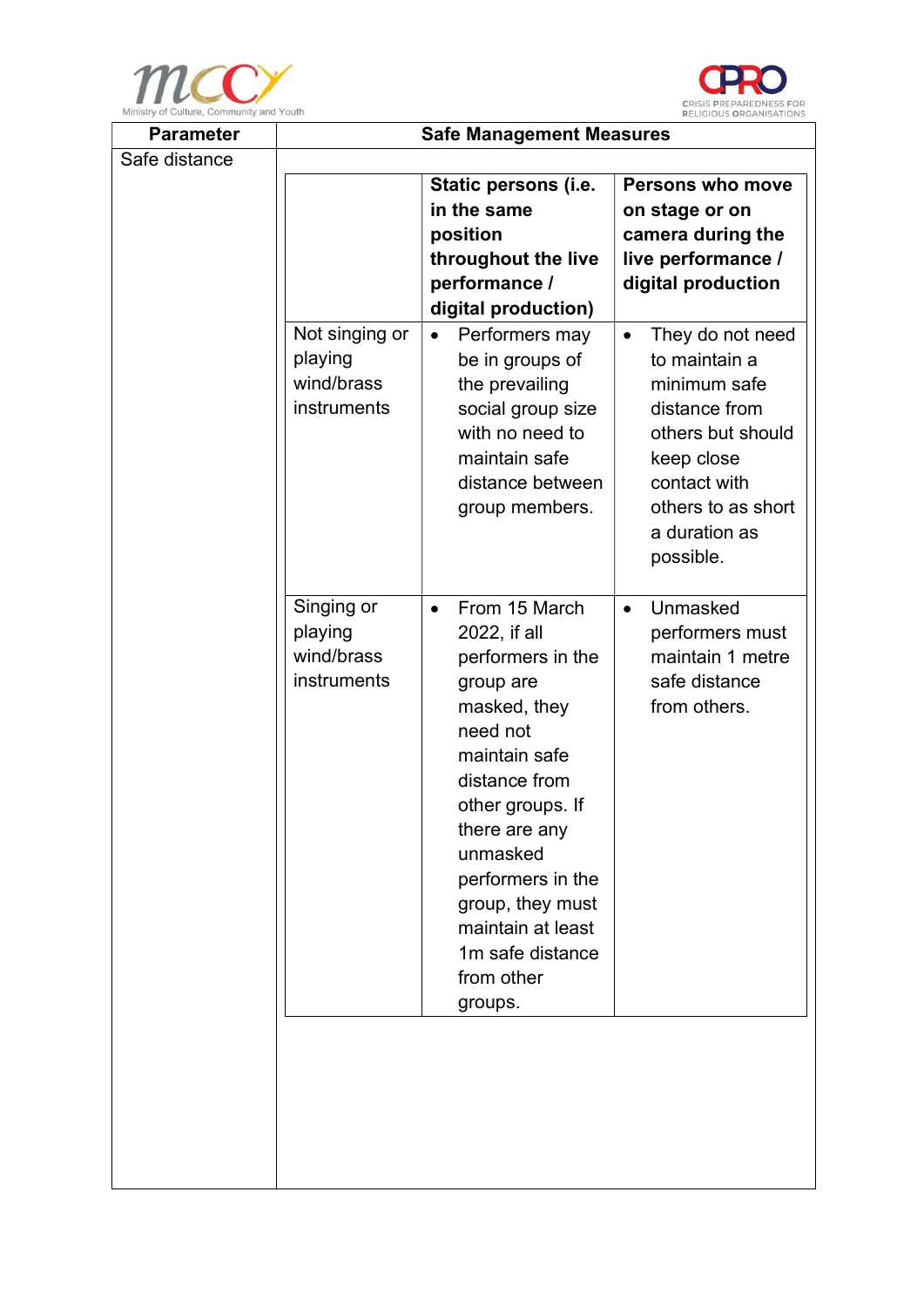



| <b>Parameter</b>              | <b>Safe Management Measures</b>                                                                                                                                                                                                                                                                                                                                                                                                                                                                                                                      |  |
|-------------------------------|------------------------------------------------------------------------------------------------------------------------------------------------------------------------------------------------------------------------------------------------------------------------------------------------------------------------------------------------------------------------------------------------------------------------------------------------------------------------------------------------------------------------------------------------------|--|
|                               | A safe distance of 1m is to be maintained between<br>audiences and unmasked performers at all times.<br>Venues without a clearly defined stage area should<br>$\circ$<br>have floor markings to mark out the 1m safe distance<br>between audience and unmasked performers and<br>ensure that the safe distance is observed.<br>If the live performance is taking place on a stage<br>$\circ$<br>which places unmasked performers at a higher<br>vantage point, a longer safe distance is encouraged,<br>due to the trajectory of droplet projection. |  |
| Responses from<br>worshippers | Worshippers are to remain masked (includes when giving<br>verbal responses)<br>All other safe management measures for worshippers<br>continue to apply                                                                                                                                                                                                                                                                                                                                                                                               |  |
| <b>Others</b>                 | Sharing of all other equipment (e.g. props, musical<br>$\bullet$<br>instruments and microphones) should be avoided as far as<br>possible. If this cannot be done, the equipment should be<br>thoroughly cleaned and/or disinfected before handled or<br>used by others.<br>All technical equipment (e.g. camera, lights) should be<br>cleaned at the beginning and end of each session, and<br>between each user.                                                                                                                                    |  |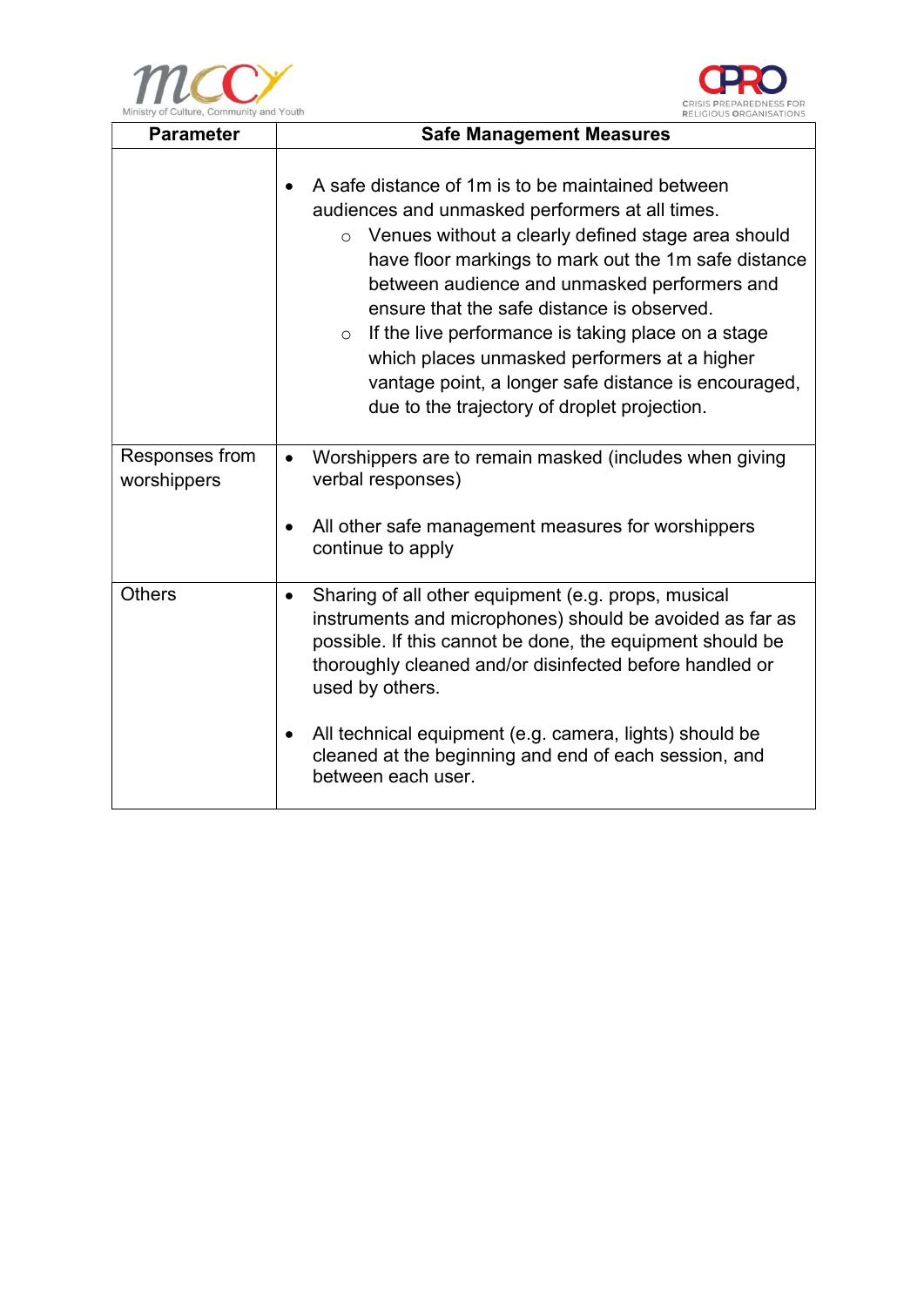



A summary of the allowances and requirements for activities involving unmasking for singing and/or playing of wind/brass instruments are outlined below for easy reference.

| <b>Activity</b>                                                                    | <b>Total</b><br>number<br><b>of</b><br>persons<br>allowed | <b>Total</b><br>number<br><b>of</b><br>persons<br>allowed<br>to<br>unmask | <b>Total number of</b><br>persons allowed<br>to unmask for<br>singing and/or<br>playing of wind<br>/brass<br><b>instruments</b> | <b>Requirements</b>                                                                                                                                                                                    |
|------------------------------------------------------------------------------------|-----------------------------------------------------------|---------------------------------------------------------------------------|---------------------------------------------------------------------------------------------------------------------------------|--------------------------------------------------------------------------------------------------------------------------------------------------------------------------------------------------------|
| Live<br>performance<br>elements as<br>part of<br>worship<br>service                | 50                                                        | 20                                                                        | 20                                                                                                                              | a. All involved in the live<br>performance must be<br>vaccinated.<br>b. Those unmasked for singing<br>and/or playing of wind/brass<br>instruments must have a<br>valid ART through the<br>performance. |
| <b>Rehearsals</b><br>for live<br>performance<br>elements                           | 50                                                        | 20                                                                        | 20                                                                                                                              | All involved in the rehearsal for<br>the live performance must be<br>vaccinated.                                                                                                                       |
| <b>Recording</b><br>and<br>broadcasting<br>of religious<br>services and<br>prayers | 50                                                        | 20                                                                        | 20                                                                                                                              | All involved in the recording and<br>broadcasting service must be<br>vaccinated.                                                                                                                       |